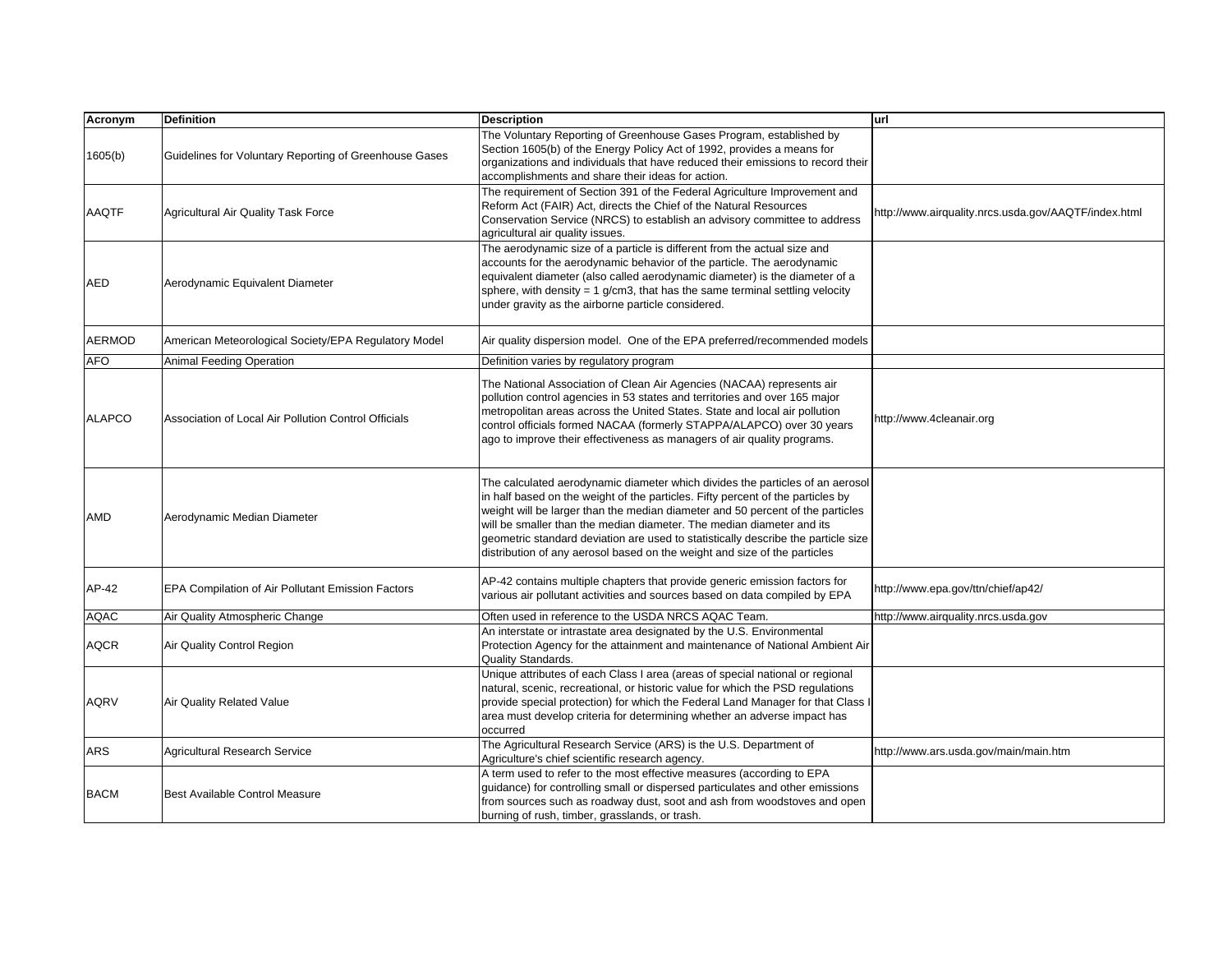| <b>BACT</b>     | Best Available Control Technology                                               | The most stringent technology available for controlling emissions; major<br>sources are required to use BACT, unless it can be demonstrated that it is not<br>feasible for energy, environmental, or economic reasons.                                                                                                                                                                                                                                                                                         |                                    |
|-----------------|---------------------------------------------------------------------------------|----------------------------------------------------------------------------------------------------------------------------------------------------------------------------------------------------------------------------------------------------------------------------------------------------------------------------------------------------------------------------------------------------------------------------------------------------------------------------------------------------------------|------------------------------------|
| <b>BART</b>     | Best Available Retrofit Technology                                              | The BART requirement applies to facilities built between 1962 and 1977 that<br>have the potential to emit more than 250 tons a year of visibility-impairing<br>pollution.                                                                                                                                                                                                                                                                                                                                      |                                    |
| <b>BMP</b>      | <b>Best Management Practice</b>                                                 | Methods that have been determined to be the most effective, practical means<br>of preventing or reducing pollution from non-point sources.                                                                                                                                                                                                                                                                                                                                                                     |                                    |
| CAA             | Clear Air Act, codified at 42 U.S.C. § 7401 et. seq.                            | The Clean Air Act requires EPA to set National Ambient Air Quality Standards<br>(NAAQS) for certain pollutants known to be hazardous to human health and<br>the public welfare (for example, damage to forests and degradation of<br>atmospheric visibility). EPA has identified and set standards to protect human<br>health and welfare for six pollutants: ozone, carbon monoxide, particulate<br>matter (PM10 and PM2.5), sulfur dioxide, lead, and nitrogen oxide.                                        |                                    |
| <b>CAFO</b>     | Concentrated Animal Feeding Operation                                           | Definition varies by regulatory program                                                                                                                                                                                                                                                                                                                                                                                                                                                                        |                                    |
| <b>CALPUFF</b>  | California Puff Model                                                           | Air quality dispersion model. One of the EPA preferred/recommended models                                                                                                                                                                                                                                                                                                                                                                                                                                      |                                    |
| CARB            | California Air Resources Board                                                  | CARB is the environmental regulatory agency for California. CARB also<br>delegates many programs to the local air pollution control districts.                                                                                                                                                                                                                                                                                                                                                                 | http://www.arb.ca.gov/homepage.htm |
| CASAC           | Clean Air Scientific Advisory Committee                                         | The Clean Air Scientific Advisory Committee (CASAC) provides independent<br>advice to the EPA Administrator on the technical bases for EPA's national<br>ambient air quality standards. Established in 1977 under the Clean Air Act<br>(CAA) Amendments of 1977 (see 42 U.S.C. § 7409(d)(2)), CASAC also<br>addresses research related to air quality, sources of air pollution, and the<br>strategies to attain and maintain air quality standards and to prevent significant<br>deterioration of air quality |                                    |
| <b>CCX</b>      | Chicago Climate Exchange                                                        | The Chicago Climate Exchange (CCX) is North America's only, and the world's<br>first, greenhouse gas (GHG) emission registry, reduction and trading system<br>for all six greenhouse gases (GHGs). CCX is a self-regulatory, rules based<br>exchange designed and governed by CCX Members. Members make a<br>voluntary but legally binding commitment to reduce GHG emissions.                                                                                                                                 | http://www.chicagoclimatex.com/    |
| <b>CENRAP</b>   | Central Regional Air Planning Association                                       | The RPO comprised of Federal, State, and Tribal organizations in the states<br>of: Minnesota, Iowa, Missouri, Arkansas, Louisiana, Texas, Oklahoma,<br>Kansas and Nebraska                                                                                                                                                                                                                                                                                                                                     | http://www.cenrap.org/             |
| CenSARA         | Central States Air Resource Agencies Association                                | A collaborative organization of air quality program directors of the nine states<br>that comprise the central area of the United States (i.e. Arkansas, Iowa,<br>Kansas, Louisiana, Minnesota, Missouri, Nebraska, Oklahoma and Texas and<br>the local agencies within their states). Formed in 1995.                                                                                                                                                                                                          | http://www.censara.org/            |
| CERCLA          | Comprehensive Environmental Response, Compensation, and<br><b>Liability Act</b> | Commonly known as "Superfund".                                                                                                                                                                                                                                                                                                                                                                                                                                                                                 |                                    |
| <b>CFR</b>      | Code of Federal Regulations                                                     | Compilation of all current federal regulations                                                                                                                                                                                                                                                                                                                                                                                                                                                                 |                                    |
| $\overline{c}$  | Carbon Monoxide                                                                 | A criteria pollutant regulated under the Clean Air Act.                                                                                                                                                                                                                                                                                                                                                                                                                                                        |                                    |
| CO <sub>2</sub> | Carbon Dioxide                                                                  | A naturally occurring gas that also contributes to the Greenhouse effect.                                                                                                                                                                                                                                                                                                                                                                                                                                      |                                    |
| COMET-VR        | CarbOn Management Evaluation Tool - Voluntary Reporting                         | COMET-VR is an online management tool that provides a simple and reliable<br>method for estimating soil carbon sequestration, as well as fuel and fertilizer<br>contributions to soil carbon.                                                                                                                                                                                                                                                                                                                  | http://www.cometvr.colostate.edu/  |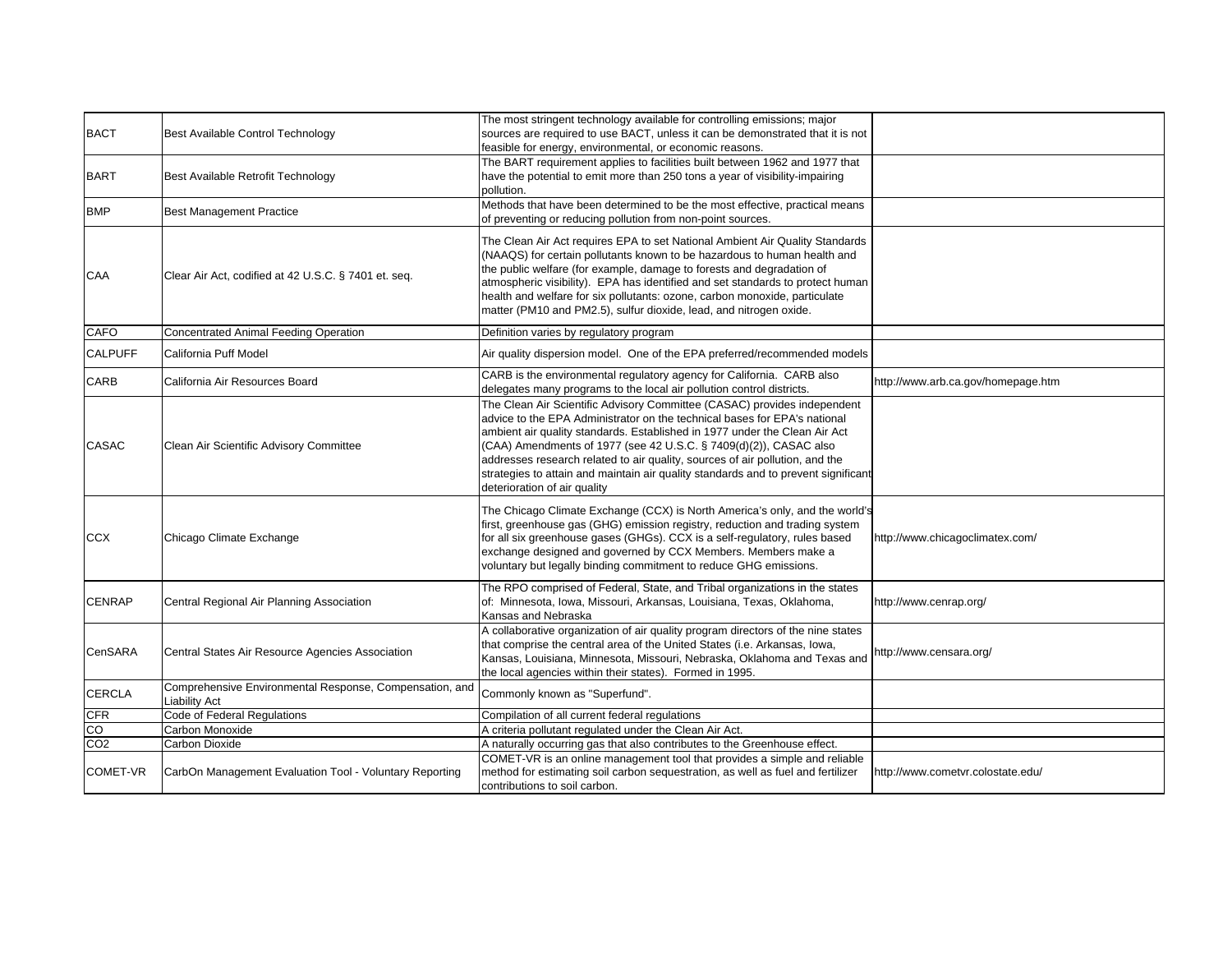| Criteria<br>Pollutant | Ozone, Carbon Monoxide, Particulate Matter (PM2.5, PM10),<br>sulfur dioxide, lead, and nitrogen oxide | The Clean Air Act requires EPA to set National Ambient Air Quality Standards<br>(NAAQS) for pollutants known to be hazardous to human health and the public<br>welfare. Six pollutants have been identified: ozone, carbon monoxide,<br>particulate matter (PM10 and PM2.5), sulfur dioxide, lead, and nitrogen oxide.<br>The term criteria pollutants derives from the requirement that EPA must<br>describe the characteristics and potential health and welfare effects of these<br>pollutants. It is on the basis of such criteria that NAAQS are set or revised. |                                         |
|-----------------------|-------------------------------------------------------------------------------------------------------|-----------------------------------------------------------------------------------------------------------------------------------------------------------------------------------------------------------------------------------------------------------------------------------------------------------------------------------------------------------------------------------------------------------------------------------------------------------------------------------------------------------------------------------------------------------------------|-----------------------------------------|
| <b>CSP</b>            | <b>Conservation Security Program</b>                                                                  | CSP is a USDA NRCS voluntary program that provides financial and technical<br>assistance to promote the conservation and improvement of soil, water, air,<br>energy, plant and animal life, and other conservation purposes on Tribal and<br>private working lands                                                                                                                                                                                                                                                                                                    | http://www.nrcs.usda.gov/programs/csp/  |
| <b>CSREES</b>         | Cooperative State Research, Education, and Extension Service                                          | CSREES is part of USDA with a mission to advance knowledge for agriculture,<br>the environment, human health and well-being, and communities by supporting<br>research, education, and extension programs in the Land-Grant University<br>System and other partner organizations.                                                                                                                                                                                                                                                                                     | http://www.csrees.usda.gov/index.html   |
| <b>DFO</b>            | <b>Designated Federal Official</b>                                                                    |                                                                                                                                                                                                                                                                                                                                                                                                                                                                                                                                                                       |                                         |
| DoE                   | Department of Energy                                                                                  |                                                                                                                                                                                                                                                                                                                                                                                                                                                                                                                                                                       |                                         |
| <b>DSCF</b>           | Dry Standard Cubic Feet                                                                               | Measure of air flow, assuming no moisture and standard temperature and<br>pressure (English units)                                                                                                                                                                                                                                                                                                                                                                                                                                                                    |                                         |
| <b>DSCM</b>           | Dry Standard Cubic Meters                                                                             | Measure of air flow, assuming no moisture and standard temperature and<br>pressure (SI units)                                                                                                                                                                                                                                                                                                                                                                                                                                                                         |                                         |
| EA                    | <b>Environmental Assessment</b>                                                                       | An EA is required as part of a NEPA review                                                                                                                                                                                                                                                                                                                                                                                                                                                                                                                            |                                         |
| EER                   | <b>Exceptional Events Rule</b>                                                                        |                                                                                                                                                                                                                                                                                                                                                                                                                                                                                                                                                                       |                                         |
| <b>EIS</b>            | <b>Environmental Impact Statement</b>                                                                 | An environmental impact statement (EIS) is the detailed study of the potential<br>effects of a designated development on the local environment.                                                                                                                                                                                                                                                                                                                                                                                                                       |                                         |
| <b>EPA</b>            | <b>Environmental Protection Agency</b>                                                                | EPA is the federal environmental regulatory agency. EPA also delegates<br>many programs to the state and local air pollution control districts.                                                                                                                                                                                                                                                                                                                                                                                                                       | http://www.epa.gov                      |
| <b>EPCRA</b>          | Emergency Planning and Community Right-to-Know Act                                                    | EPCRA was passed in response to concerns regarding the environmental and<br>safety hazards posed by the storage and handling of toxic chemicals. EPCRA<br>establishes requirements for Federal, State and local governments, Indian<br>Tribes, and industry regarding emergency planning and "Community Right-to-<br>Know" reporting on hazardous and toxic chemicals.                                                                                                                                                                                                |                                         |
| <b>EQIP</b>           | <b>Environmental Quality Incentives Program</b>                                                       | EQIP is a USDA NRCS program that offers financial and technical help to<br>assist eligible participants install or implement structural and management<br>practices on eligible agricultural land                                                                                                                                                                                                                                                                                                                                                                     | http://www.nrcs.usda.gov/programs/eqip/ |
| <b>ERS</b>            | Economic Research Service                                                                             | The Economic Research Service is a primary source of economic information<br>and research in the USDA.                                                                                                                                                                                                                                                                                                                                                                                                                                                                | http://www.ers.usda.gov/                |
| <b>FACA</b>           | Federal Advisory Committee Act                                                                        | In 1972, the Federal Advisory Committee Act (Public Law 92-463, 5 U.S.C.,<br>App) was enacted by Congress. Its purpose was to ensure that advice<br>rendered to the executive branch by the various advisory committees, task<br>forces, boards, and commissions formed over the years by Congress and the<br>president, be both objective and accessible to the public.                                                                                                                                                                                              |                                         |
| <b>FEM</b>            | <b>Federal Equivalent Method</b>                                                                      | An instrument that employs a method other than the Federal Reference<br>Method but meets the requirements for measuring a species specified in 40<br>CFR Part 53, subchapter B.                                                                                                                                                                                                                                                                                                                                                                                       |                                         |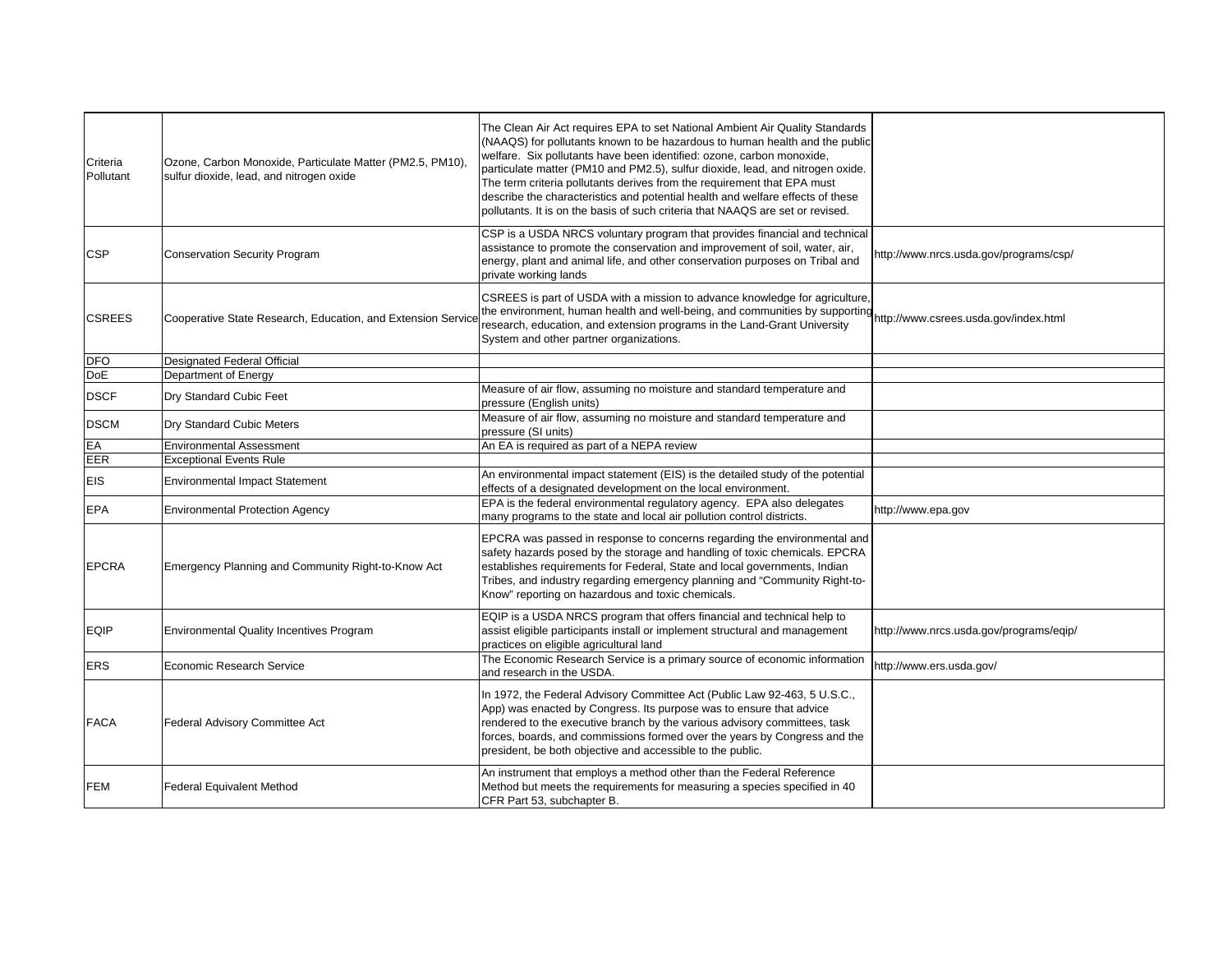| <b>FIP</b>   | <b>Federal Implementation Plan</b>                     | Under current law, a federally implemented plan to achieve attainment of air<br>quality standards, used when a state is unable to develop an adequate plan.                                                                                                                                                                                                                                                                                                                                   |                        |
|--------------|--------------------------------------------------------|-----------------------------------------------------------------------------------------------------------------------------------------------------------------------------------------------------------------------------------------------------------------------------------------------------------------------------------------------------------------------------------------------------------------------------------------------------------------------------------------------|------------------------|
| <b>FONSI</b> | Finding of No Significant Impact                       | Finding of No Significant Impact A determination of an Environmental<br>Assessment (EA) indicating that a project has no significant environmental<br>impact.                                                                                                                                                                                                                                                                                                                                 |                        |
| FR           | <b>Federal Register</b>                                | Document where all proposed or final federal regulations are published for<br>public review                                                                                                                                                                                                                                                                                                                                                                                                   |                        |
| <b>FRM</b>   | <b>Federal Reference Method</b>                        | An instrument that employs a method specified in Title 40, Code of Federal<br>Regulations, Part 50 (40 CFR Part 50).                                                                                                                                                                                                                                                                                                                                                                          |                        |
| FS           | Forest Service                                         |                                                                                                                                                                                                                                                                                                                                                                                                                                                                                               | http://www.fs.fed.us/  |
| GAQM         | Guideline on Air Quality Models                        | EPA document detailing the current EPA-approved air quality dispersion<br>models                                                                                                                                                                                                                                                                                                                                                                                                              |                        |
| <b>GHG</b>   | <b>Greenhouse Gases</b>                                | Any gas that absorbs thermal infra-red radiation in the atmosphere.<br>Greenhouse gases include water vapor, carbon dioxide (CO2), methane<br>(CH4), nitrous oxide (N2O), halogenated fluorocarbons (HCFCs), ozone (O3),<br>perfluorinated carbons (PFCs), and hydrofluorocarbons (HFCs).                                                                                                                                                                                                     |                        |
| <b>HAP</b>   | <b>Hazardous Air Pollutant</b>                         | A hazardous air pollutant is a substance that is defined as hazardous by the<br>1990 amendments of the Clean Air Act. These substances include certain<br>volatile organic chemicals, pesticides, herbicides, and radionuclides that<br>present tangible hazard, based on scientific studies of exposure to humans<br>and other mammals.                                                                                                                                                      |                        |
| <b>IPCC</b>  | Intergovernmental Panel on Climate Change              | The Intergovernmental Panel on Climate Change (IPCC) has been established<br>by WMO and UNEP to assess scientific, technical and socio-economic<br>information relevant for the understanding of climate change, its potential<br>impacts and options for adaptation and mitigation.                                                                                                                                                                                                          | http://www.ipcc.ch/    |
| ISCST3       | Industrial Source Complex Short-Term Model (Version 3) | Air quality dispersion model (currently being phased out - AERMOD is taking<br>it's place)                                                                                                                                                                                                                                                                                                                                                                                                    |                        |
| LAER         | Lowest Achievable Emission Rate                        | Control technology requirement for major sources or major modifications in<br>nonattainment areas                                                                                                                                                                                                                                                                                                                                                                                             |                        |
| <b>MACT</b>  | Maximum Achievable Control Technology                  | Control technology requirement for major sources of HAPs                                                                                                                                                                                                                                                                                                                                                                                                                                      |                        |
| MANE-VU      | Mid-Atlantic/Northeast Visibility Union                | The RPO comprised of Federal, State, and Tribal organizations in the states<br>of: Maine, New Hampshire, Vermont, New York, Pennsylvania,<br>Massachusetts, Rhode Island, Connecticut, New Jersey, Maryland, Delaware,<br>and the District of Columbia.                                                                                                                                                                                                                                       | http://www.manevu.org/ |
| Midwest RPO  |                                                        | The RPO comprised of Federal, State, and Tribal organizations in the states<br>of: Ohio, Indiana, Illinois, Michigan, Wisconsin                                                                                                                                                                                                                                                                                                                                                               | http://www.ladco.org/  |
| MMAD         | Mass Mean Aerodynamic Diameter                         | The calculated aerodynamic diameter that divides the particles of an aerosol (a<br>gaseous suspension of fine liquid or solid particles) in half, based on the<br>weight of the particles. By weight, 50% of the particles will be larger than the<br>MMAD and 50% of the particles will be smaller than the MMAD.                                                                                                                                                                            |                        |
| <b>MMAD</b>  | Mass Median Aerodynamic Diameter                       | The calculated aerodynamic diameter which divides the particles of an aerosol<br>in half based on the weight of the particles. Fifty percent of the particles by<br>weight will be larger than the median diameter and 50 percent of the particles<br>will be smaller than the median diameter. The median diameter and its<br>geometric standard deviation are used to statistically describe the particle size<br>distribution of any aerosol based on the weight and size of the particles |                        |
| <b>MOU</b>   | Memorandum of Understanding                            | An agreement of cooperation between organizations defining the roles and<br>responsibilities of each.                                                                                                                                                                                                                                                                                                                                                                                         |                        |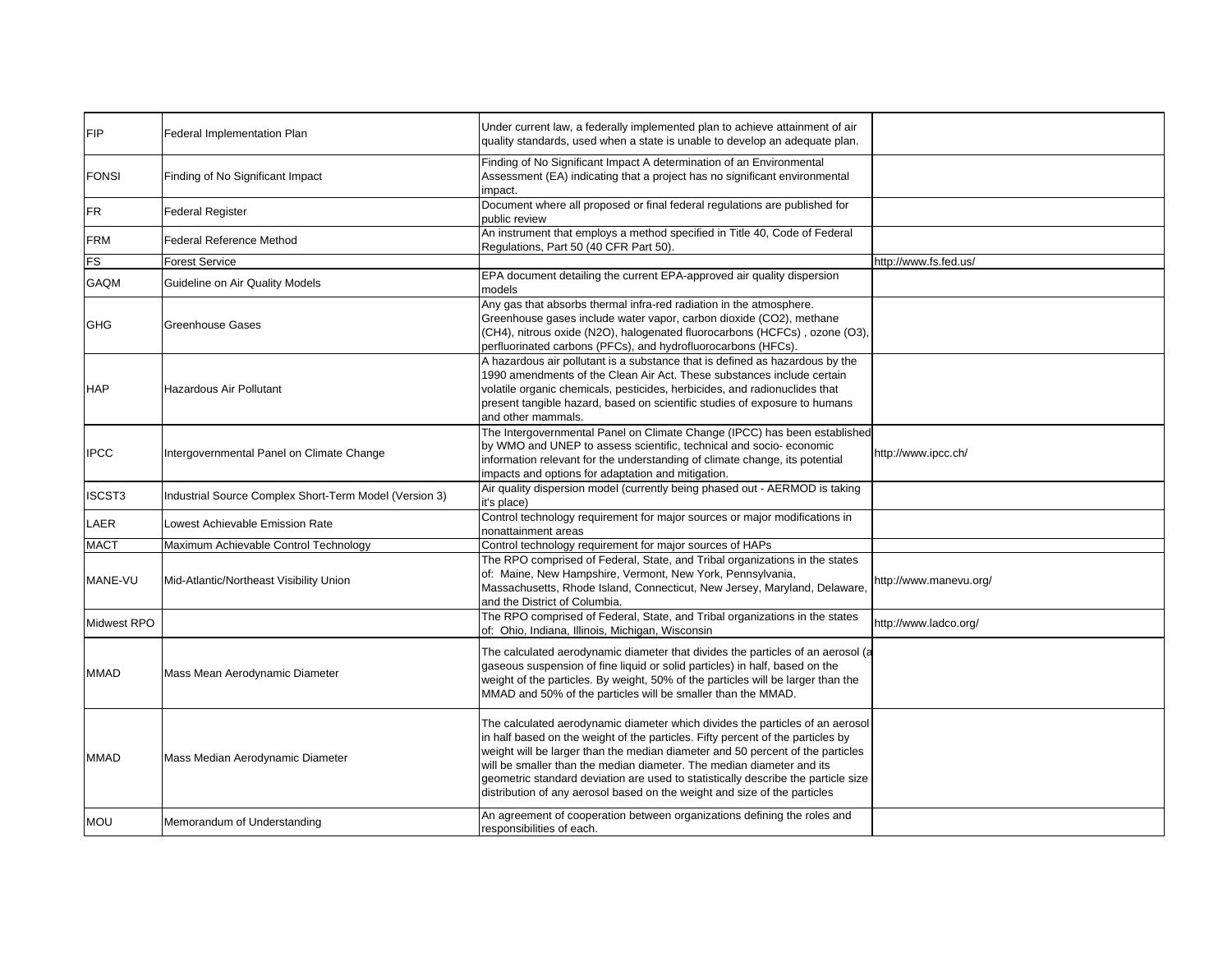| N2O             | Nitrous Oxide                                            | A colorless, non-flammable gas with a sweetish odour, commonly known as<br>"laughing gas," and sometimes used as an anaesthetic. Oceans and<br>rainforests naturally produce nitrous oxide. Nitrous oxide is produced by a<br>range of human activities including: nylon and nitric acid production; the use of<br>fertilizers in agriculture, use of catalytic converters in cars and the burning of<br>organic matter. As are carbon dioxide and methane, nitrous oxide is a<br>greenhouse gas      |                                          |
|-----------------|----------------------------------------------------------|-------------------------------------------------------------------------------------------------------------------------------------------------------------------------------------------------------------------------------------------------------------------------------------------------------------------------------------------------------------------------------------------------------------------------------------------------------------------------------------------------------|------------------------------------------|
| <b>NA</b>       | Nonattainment                                            | Area that does not meet a NAAQS                                                                                                                                                                                                                                                                                                                                                                                                                                                                       |                                          |
| <b>NAAQS</b>    | National Ambient Air Quality Standards                   | Standards established by the EPA that apply to outdoor air throughout the<br>country for six criteria pollutants (CO, SO2, O3, NOx, PM, Lead). These<br>standards establish primary standards to protect human health and secondary<br>standards to protect public welfare (e.g. building facades, visibility, crops, and<br>domestic animals).                                                                                                                                                       |                                          |
| <b>NACAA</b>    | National Association of Clean Air Agencies               | The National Association of Clean Air Agencies (NACAA) represents air<br>pollution control agencies in 53 states and territories and over 165 major<br>metropolitan areas across the United States. State and local air pollution<br>control officials formed NACAA (formerly STAPPA/ALAPCO) over 30 years<br>ago to improve their effectiveness as managers of air quality programs.                                                                                                                 | http://www.4cleanair.org                 |
| <b>NAEMS</b>    | National Air Emissions Monitoring Study                  | NAEMS will study emissions of ammonia, hydrogen sulfide, carbon dioxide,<br>volatile organic compounds (VOCs), and particulate matter from farms<br>representative of four main industries: pork, dairy, eggs and broilers. NAEMS<br>will be the most comprehensive agricultural air emission study ever conducted.                                                                                                                                                                                   |                                          |
| <b>NAICS</b>    | North American Industrial Classification System          | New system of classifying industrial operations                                                                                                                                                                                                                                                                                                                                                                                                                                                       |                                          |
| NAS             | National Academy of Sciences                             | The National Academy of Sciences (NAS) is an honorific society of<br>distinguished scholars engaged in scientific and engineering research,<br>dedicated to the furtherance of science and technology and to their use for the<br>general welfare. The NAS was signed into being by President Abraham<br>Lincoln on March 3, 1863 and is mandated to "investigate, examine,<br>experiment, and report upon any subject of science or art".                                                            | http://www.nasonline.org/site/PageServer |
| <b>NASS</b>     | National Agricultural Statistics Service                 | NASS provides timely, accurate, and useful statistics in service to U.S.<br>agriculture. NASS conducts hundreds of surveys every year and prepares<br>reports covering such aspects of U.S. agriculture-production as: supplies of<br>food and fiber, prices paid and received by farmers, farm labor and wages,<br>farm finances, chemical use, and changes in the demographics of U.S.<br>producers.                                                                                                | http://www.nass.usda.gov/index.asp       |
| NEI             | <b>National Emissions Inventory</b>                      | EPA's National Emission Inventory (NEI) database contains information about<br>sources that emit criteria air pollutants and their precursors, and hazardous air<br>pollutants. The database includes estimates of annual air pollutant emissions<br>from point, nonpoint, and mobile sources in the 50 States, the District of<br>Columbia, Puerto Rico, and the Virgin Islands. EPA collects information about<br>sources and releases an updated version of the NEI database every three<br>years. |                                          |
| <b>NESHAP</b>   | National Emission Standards for Hazardous Air Pollutants | Federal standards for certain HAPs or sources of HAPs. MACT regulations<br>are NESHAPs.                                                                                                                                                                                                                                                                                                                                                                                                               |                                          |
| NH <sub>3</sub> | Ammonia                                                  | A colorless pungent gas.                                                                                                                                                                                                                                                                                                                                                                                                                                                                              |                                          |
| NH <sub>4</sub> | Ammonium                                                 | A component of the aerosols ammonium nitrate and ammonium sulfate.                                                                                                                                                                                                                                                                                                                                                                                                                                    |                                          |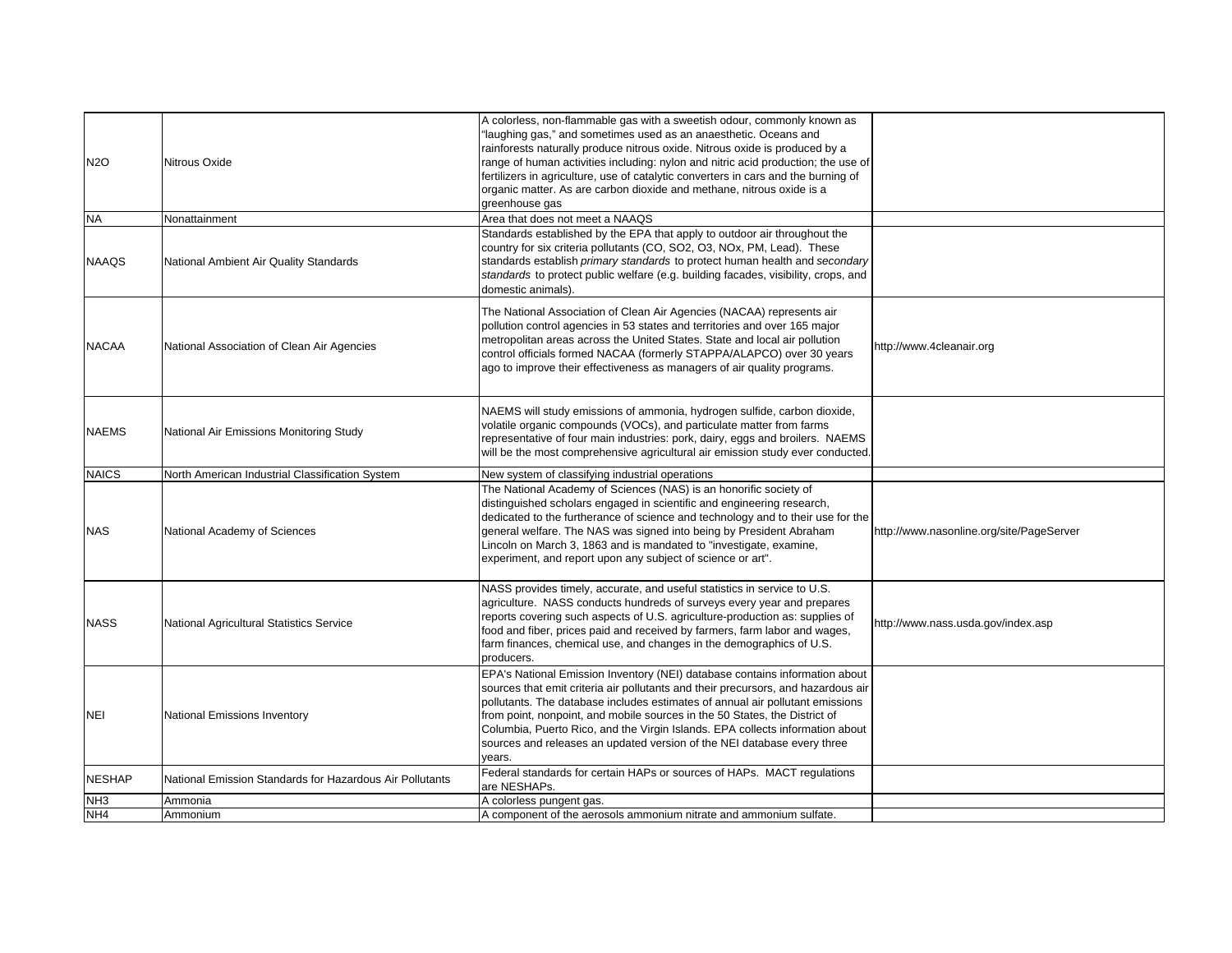| <b>NO</b>             | Nitric Oxide                                                                          | A gas formed by combustion under high temperature and high pressure in an<br>internal combustion engine; it is converted by sunlight and photochemical<br>processes in ambient air to nitrogen oxide. NO is a precursor of ground-level                                        |                                |
|-----------------------|---------------------------------------------------------------------------------------|--------------------------------------------------------------------------------------------------------------------------------------------------------------------------------------------------------------------------------------------------------------------------------|--------------------------------|
| NO <sub>2</sub>       | Nitrogen Dioxide                                                                      | ozone pollution, or smog.<br>A criteria pollutant regulated under the Clean Air Act. The result of nitric oxide<br>combining with oxygen in the atmosphere; major component of photochemical<br>smog.                                                                          |                                |
| NO <sub>3</sub>       | Nitrate                                                                               | A component of the aerosol ammonium nitrate. Can also exist in the gas<br>phase.                                                                                                                                                                                               |                                |
| <b>NOV</b>            | Notice of Violation                                                                   | A NOV is issued by an environmental regulatory agency to initiate enforcement<br>action                                                                                                                                                                                        |                                |
| <b>NO<sub>x</sub></b> | Oxides of Nitrogen (NO + NO2)                                                         | See NO and NO2                                                                                                                                                                                                                                                                 |                                |
| <b>NOy</b>            | Sum of NOx and other oxidized compounds (HNO3 etc.)                                   | See Nox                                                                                                                                                                                                                                                                        |                                |
| <b>NRCS</b>           | <b>Natural Resources Conservation Service</b>                                         | Since 1935, the NRCS (originally called the Soil Conservation Service) has<br>provided leadership in a partnership effort to help America's private land<br>owners and managers conserve their soil, water, and other natural resources.                                       | http://www.nrcs.usda.gov/      |
| <b>NRI</b>            | National Research Initiative administered by CSREES                                   |                                                                                                                                                                                                                                                                                |                                |
| <b>NSPS</b>           | New Source Performance Standards                                                      | Federal standards for certain sources of criteria air pollutants                                                                                                                                                                                                               |                                |
| <b>NSR</b>            | <b>New Source Review</b>                                                              | A Clean Air Act requirement that State Implementation Plans must include a<br>permit review that applies to the construction and operation of new and<br>modified stationary sources in nonattainment areas to ensure attainment of<br>national ambient air quality standards. |                                |
| O <sub>3</sub>        | Ozone                                                                                 | A criteria pollutant regulated under the Clean Air Act. In the troposphere (the<br>layer extending up 7 to 10 miles from the earth's surface), ozone is a chemical<br>oxidant and major component of photochemical smog.                                                       |                                |
| <b>OAQPS</b>          | EPA Office of Air Quality Planning and Standards                                      |                                                                                                                                                                                                                                                                                | http://www.epa.gov/air/oaqps/  |
| <b>OAR</b>            | EPA Office of Air and Radiation                                                       |                                                                                                                                                                                                                                                                                | http://www.epa.gov/oar/        |
| OGC                   | Office of the General Counsel                                                         |                                                                                                                                                                                                                                                                                | http://www.ogc.doc.gov/        |
| OMB                   | Office of Management and Budget                                                       |                                                                                                                                                                                                                                                                                | http://www.whitehouse.gov/omb/ |
| OPM                   | Office of Personnel Management                                                        |                                                                                                                                                                                                                                                                                | http://www.opm.gov/            |
| ORD                   | EPA Office of Research and Development                                                |                                                                                                                                                                                                                                                                                | http://www.epa.gov/ord/        |
| <b>OSHA</b>           | Occupational Safety and Health Administration                                         |                                                                                                                                                                                                                                                                                | http://www.osha.gov/           |
| PM                    | <b>Particulate Matter</b>                                                             | A criteria pollutant regulated under the Clean Air Act, currently regulated as<br>either PM10 or PM2.5.                                                                                                                                                                        |                                |
| <b>PM10</b>           | Particulate Matter with aerodynamic diameter less than or<br>equal to 10 micrometers  | A criteria pollutant regulated under the Clean Air Act.                                                                                                                                                                                                                        |                                |
| PM2.5                 | Particulate Matter with aerodynamic diameter less than or<br>equal to 2.5 micrometers | A criteria pollutant regulated under the Clean Air Act.                                                                                                                                                                                                                        |                                |
| <b>PSD</b>            | Prevention of Significant Deterioration                                               | EPA program in which state and/or federal permits are required in order to<br>restrict emissions from new or modified sources in places where air quality<br>already meets or exceeds primary and secondary ambient air quality<br>standards.                                  |                                |
| <b>PSD</b>            | Particle Size Distribution                                                            | A quantitative description of the particle sizes in an air sample. The median<br>diameter and its geometric standard deviation are used to statistically describe<br>the particle size distribution of any aerosol based on the weight and size of the<br>particles.           |                                |
| PTE                   | Potential to Emit                                                                     | The maximum capacity of a stationary source to emit any air pollutant under its<br>physical and operational design.                                                                                                                                                            |                                |
| <b>RACM</b>           | Reasonably Available Control Measures                                                 | A broadly defined term referring to technological and other measures for<br>pollution control.                                                                                                                                                                                 |                                |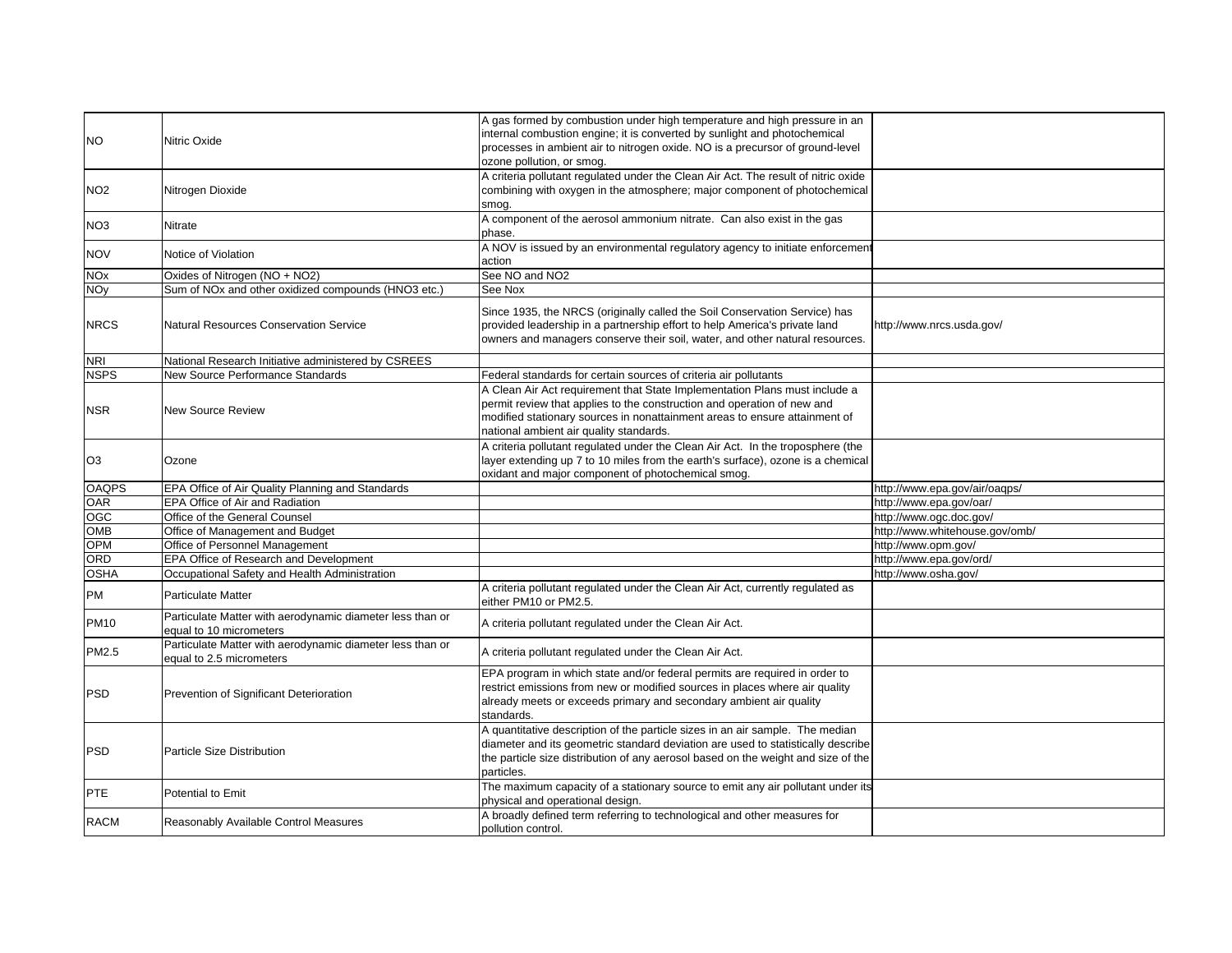| <b>RACT</b>     | Reasonably Available Control Technologies                               | Control technology that is reasonably available, and both technologically and<br>economically feasible. Usually applied to existing sources in nonattainment<br>areas; in most cases is less stringent than new source performance standards.                                                                                                                                                                                                                                                              |                                                 |
|-----------------|-------------------------------------------------------------------------|------------------------------------------------------------------------------------------------------------------------------------------------------------------------------------------------------------------------------------------------------------------------------------------------------------------------------------------------------------------------------------------------------------------------------------------------------------------------------------------------------------|-------------------------------------------------|
| <b>RCRA</b>     | Resource Conservation and Recovery Act                                  | RCRA (pronounced "rick-rah") gave EPA the authority to control hazardous<br>waste from the "cradle-to-grave." This includes the generation, transportation,<br>treatment, storage, and disposal of hazardous waste. RCRA also set forth a<br>framework for the management of non-hazardous wastes.                                                                                                                                                                                                         |                                                 |
| <b>RD</b>       | <b>Rural Development</b>                                                | An agency within USDA committed to helping improve the economy and<br>quality of life in rural America.                                                                                                                                                                                                                                                                                                                                                                                                    |                                                 |
| <b>RIA</b>      | <b>Regulatory Impact Analysis</b>                                       | Regulatory Impact Analysis is a tool used to assess the likely effects of a<br>proposed new regulation or regulatory change. It involves a detailed analysis<br>to ascertain whether or not the new regulation would have the desired impact.<br>It helps to identify any possible side effects or hidden costs associated with<br>regulation and to quantify the likely costs of compliance on the individual<br>citizen or business. It also helps to clarify the costs of enforcement for the<br>State. |                                                 |
| <b>RPO</b>      | Regional Planning Organization                                          | Regional haze results from sources located across broad geographic areas,<br>thus to encourage States and Tribes to address visibility impairment from a<br>regional perspective EPA provides funds to five RPOs (WRAP, CenRAP,<br>VISTAS, Midwest RPO, MANE-VU) to address these issues in their planning.                                                                                                                                                                                                | http://www.epa.gov/oar/visibility/regional.html |
| <b>SIC</b>      | Standard Industrial Classification                                      | Old system of classifying industrial operations                                                                                                                                                                                                                                                                                                                                                                                                                                                            |                                                 |
| <b>SIP</b>      | State Implementation Plan                                               | EPA approved state plans for the establishment, regulation, and enforcement<br>of air pollution standards.                                                                                                                                                                                                                                                                                                                                                                                                 |                                                 |
| SO <sub>2</sub> | <b>Sulfur Dioxide</b>                                                   | A pungent, colorless, gas formed primarily by the combustion of fossil fuels.                                                                                                                                                                                                                                                                                                                                                                                                                              |                                                 |
| SO <sub>4</sub> | Sulfate                                                                 | A component of the aerosol ammonium sulfate.                                                                                                                                                                                                                                                                                                                                                                                                                                                               |                                                 |
| SO <sub>x</sub> | <b>Sulfur Oxides</b>                                                    | A criteria pollutant regulated under the Clean Air Act.                                                                                                                                                                                                                                                                                                                                                                                                                                                    |                                                 |
| <b>STAPPA</b>   | State and Territorial Air Pollution Program Administrators              | The National Association of Clean Air Agencies (NACAA) represents air<br>pollution control agencies in 53 states and territories and over 165 major<br>metropolitan areas across the United States. State and local air pollution<br>control officials formed NACAA (formerly STAPPA/ALAPCO) over 30 years<br>ago to improve their effectiveness as managers of air quality programs.                                                                                                                      |                                                 |
| TIP             | <b>Tribal Implementation Plan</b>                                       | Tribal plans for the establishment, regulation, and enforcement of air pollution<br>standards.                                                                                                                                                                                                                                                                                                                                                                                                             |                                                 |
| <b>TLV</b>      | (Health) Threshold Limit Value                                          | The Threshold Limit Value (TLV) of a chemical substance defines the<br>reasonable level to which a worker can be exposed without adverse health<br>effects.                                                                                                                                                                                                                                                                                                                                                |                                                 |
| <b>TSP</b>      | <b>Total Suspended Particulates</b>                                     | A method of monitoring airborne particulate matter by total weight.                                                                                                                                                                                                                                                                                                                                                                                                                                        |                                                 |
| <b>USDA</b>     | United States Department of Agriculture                                 |                                                                                                                                                                                                                                                                                                                                                                                                                                                                                                            | http://www.usda.gov/wps/portal/usdahome         |
| <b>VISTAS</b>   | Visibility Improvement State and Tribal Association of the<br>Southeast | The RPO comprised of Federal, State, and Tribal organizations in the states<br>of: West Virginia, Kentucky, Virginia, Tennessee, North Carolina, South<br>Carolina, Mississippi, Alabama, Georgia, and Florida.                                                                                                                                                                                                                                                                                            | http://www.vistas-sesarm.org/                   |
| <b>VOC</b>      | Volatile Organic Compound                                               | An organic compound that participates in atmospheric photochemical<br>reactions.                                                                                                                                                                                                                                                                                                                                                                                                                           |                                                 |